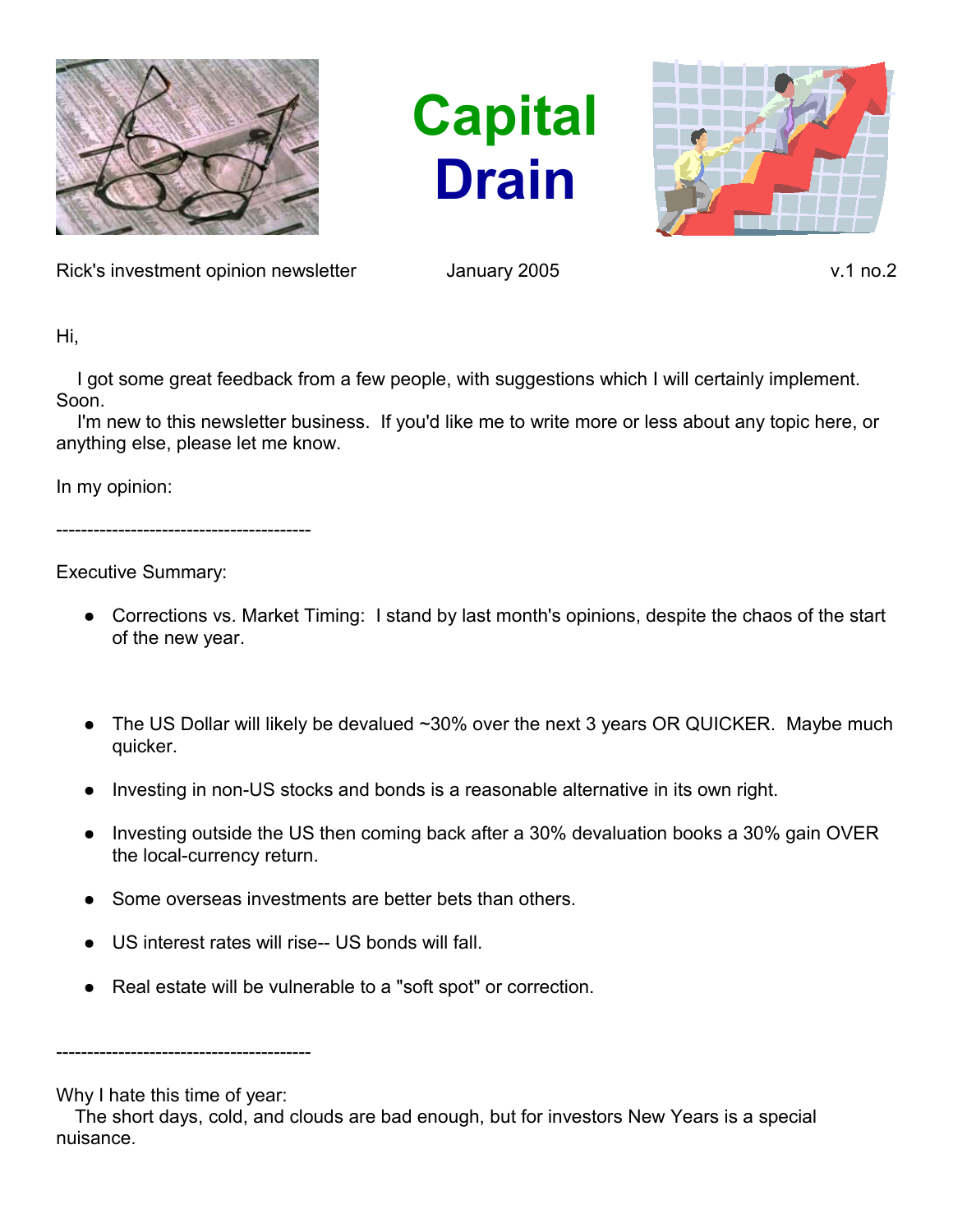This is the time of year when thundering herds of investment managers make portfolio changes to manage their taxes. In December, they're likely to sell losers for the tax advantage of the loss in the outgoing year. In January, they're likely to take profits on the previous year's tenuous gains, selling those stocks which they feel are held aloft only by luck and habit.

In addition, this is the time of year when we're most likely to see panels of Wise Men opining on Bubblevision on why the coming year will be better, with all new, positive dynamics, etc. They are routinely far, far too optimistic in their projections, if not just completely mistaken in their visions of their brave new investment worlds.

All this causes a lot of volatility in investment prices, completely divorced from any fundamental changes.

Since last I wrote, gold and the Euro have dropped, and the dollar has risen.

Is the game over for the Out of Dollars investment scenario? Hardly. Should I dump my non-dollar investments? No.

All the fundamentals I discussed last month (http://www.ricks-cafe.net/CapitalDrain.html) remain true, some of them becoming more so.

Changing one's strategy based on 15 trading days going the wrong way is not advisable. It is important to keep an open mind and a sharp eye on the fundamentals, and change one's mind if those facts change. If the facts remain, however, it is folly to give in to the urge to time the market to avoid a little dip in the middle of an otherwise favorable trend.

True, the race is not always to the swift, nor the contest to the strong, but that's the way to bet. The swift and the strong remain non-dollar high-quality bonds and stocks, diversified around the world.

I'd like to cut this short so I can send it out today. I will send another, expanded version soon. Also, I am very remiss in not sending out the model portfolio letter. That one will be next.

One final word: if you do nothing else based on this opinion letter, this would be a great time to get out of the riskiest (in the colloquial, not the technical financial, sense) investments: developing country debt, high-yield (junk) debt anywhere, small stocks in developing countries that depend on exports to the US.

Suit your comfort level, but please err towards caution. You may only want to take some profits, sell half, something like that, but in my opinion those are very vulnerable investments these days.

That's about all I have to say for now.

If you have any questions, please please write or phone.

In particular, would you like for me to include links to background articles, or do you prefer the summary-discussion format?

Please feel free to forward this to any friends or associates who may be intersted.

Again, for those of you getting this gratis, I intend to charge \$120/year for this newsletter. If you're not sure, you could subscribe for 3 months for \$40.

Special rate for self-unemployed entrepreneur friends: remember me when you break into the black.

Take care,

Rick